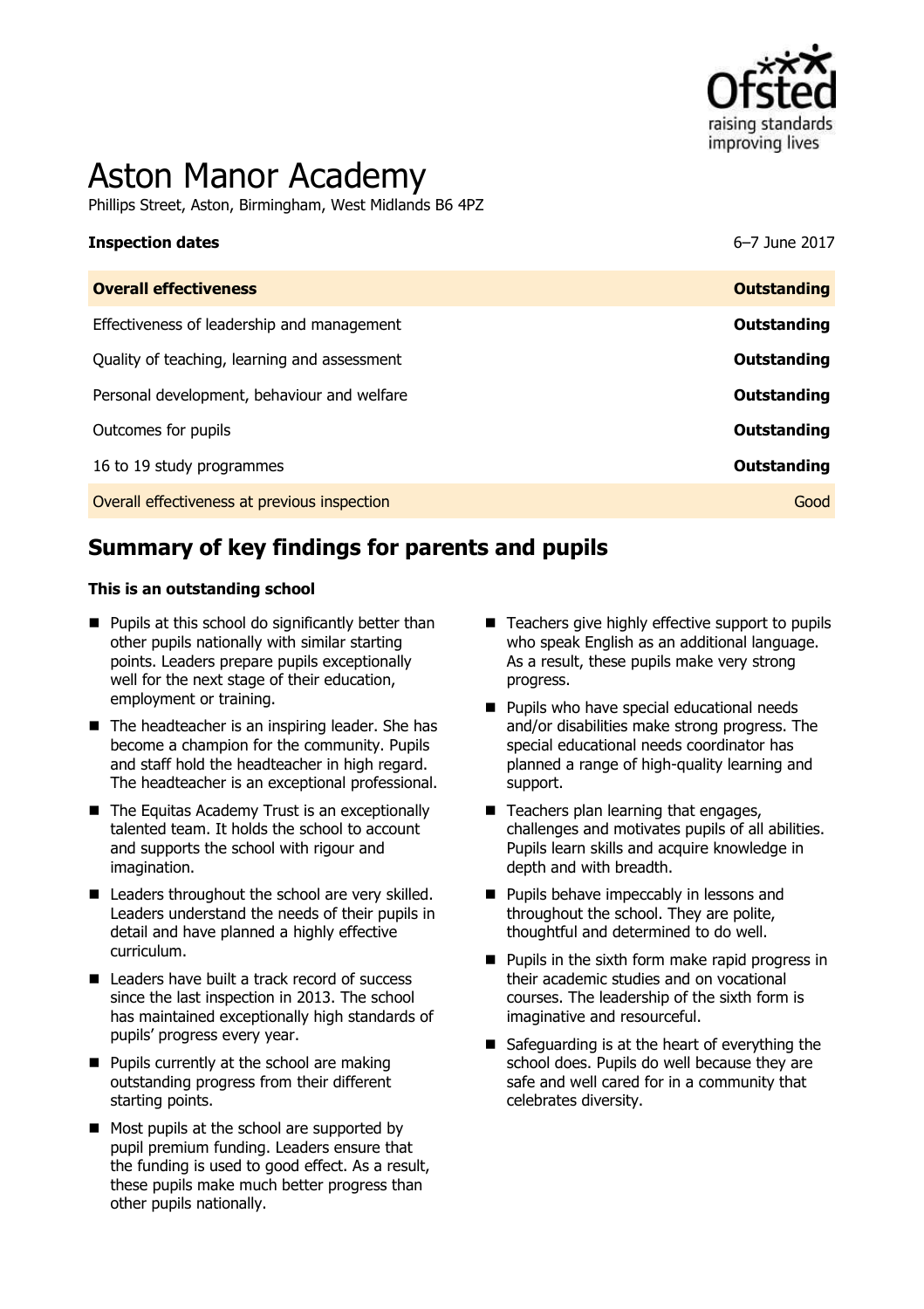

# **Full report**

### **What does the school need to do to improve further?**

 Ensure that examination results continue to rise for pupils of all abilities by improving pupils' discussion and thinking skills.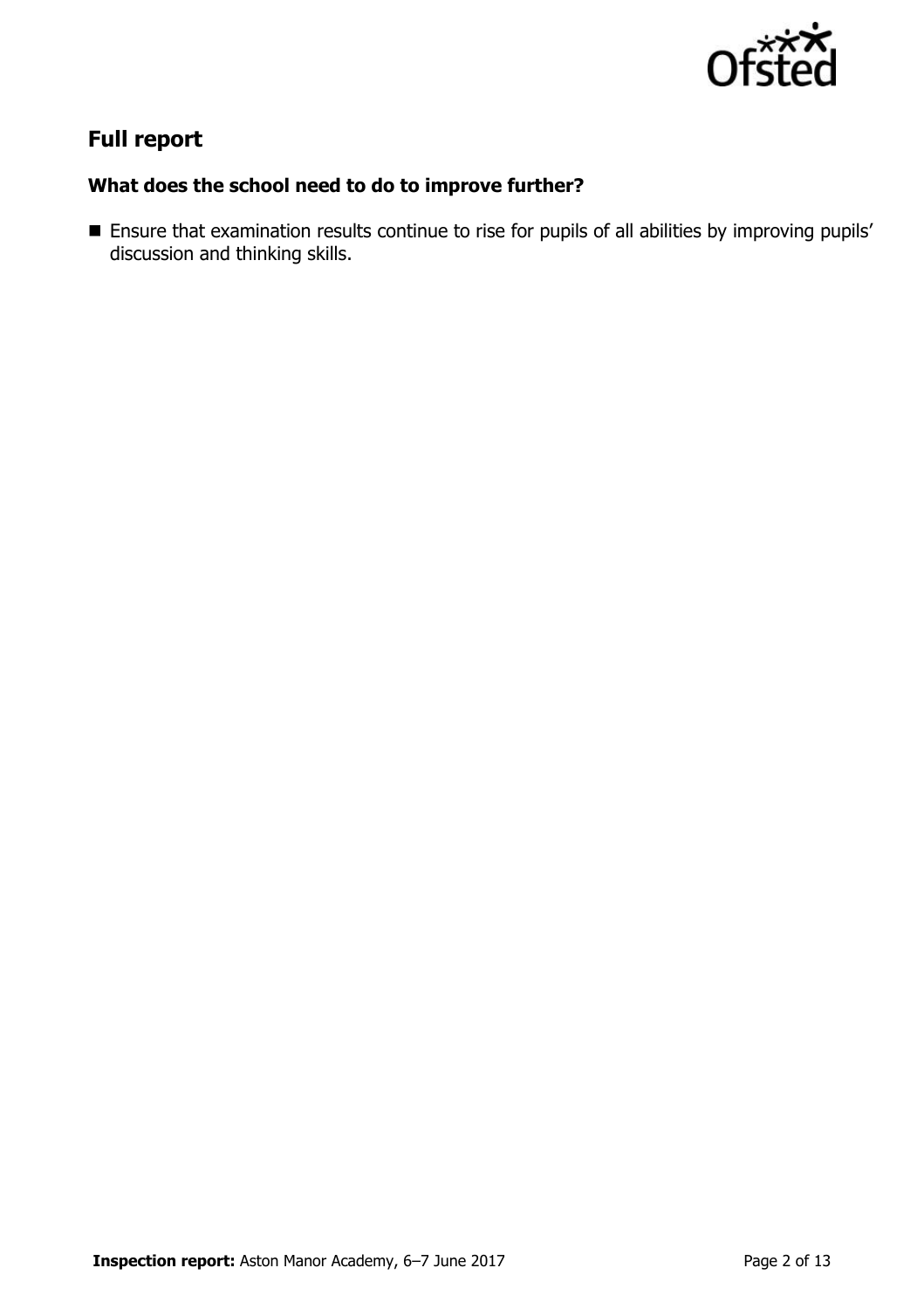

# **Inspection judgements**

#### **Effectiveness of leadership and management COULDER COULDER OUTSTANDING**

- Leaders have the highest expectations for pupils, the staff and themselves. Despite the fact that most pupils come from some of the most deprived backgrounds, pupils' achievement is significantly better than other pupils nationally with the same starting points.
- Leaders are ambitious for their pupils and for the wider community. The school is a beacon of excellence in the local area. Leaders prepare pupils exceptionally well for the next stage of their education, employment or training.
- Leaders understand the school in detail. Leaders use information about pupils' learning and progress to plan the curriculum, improve outcomes and plan for the future.
- All staff are supported by the school's performance management process. Leaders make sure that teachers are supported and challenged in a robust and sympathetic manner. As a result, the school has attracted and retained teachers and non-teachers of a very high quality. Staff are very supportive of leaders. As one member of staff said in the staff questionnaire: 'There is a good climate for collaboration and staff feel that they can rely on each other at any time. I am proud to be a member of staff at this school and feel glad to come into work each day.'
- The school has designed a professional development programme that gives training to all staff that meets their needs. The school believes that there should be a culture of consistently high standards and it achieves this through its training. The programme is sufficiently flexible so that when teachers need training specific to their professional needs, this is what they receive. All new teachers are offered a coach and a mentor in addition to their line manager. This means that staff offer their pupils a wide range of learning opportunities.
- Leaders make highly effective use of the pupil premium grant. Disadvantaged pupils make much better progress than most other pupils nationally in a wide range of subjects in key stages 3 and 4. Leaders use catch-up funding successfully. Pupils with lower levels of English and mathematics in Year 7 make rapid progress.
- The curriculum is rich and entirely suitable for the full range of pupils' abilities and aspirations. The school plans very high-quality academic and vocational curriculum routes. There is a rich extra-curricular provision with theatre, the arts and particularly sports opportunities available to pupils after school, at the weekend and in the holidays.
- Spiritual, moral, social and cultural learning is a strength of the school. Pupils learn about online personal safety, the functions of national democratic life and taking responsibility for one another. Pupil leadership is a strong feature of this school. Pupils are committed to taking care of each other and celebrating the diversity of each other's backgrounds.
- Leaders ensure that pupils who have special educational needs and/or disabilities make at least as good progress as other pupils nationally. These pupils are cared for and challenged by the school with very high standards of professionalism.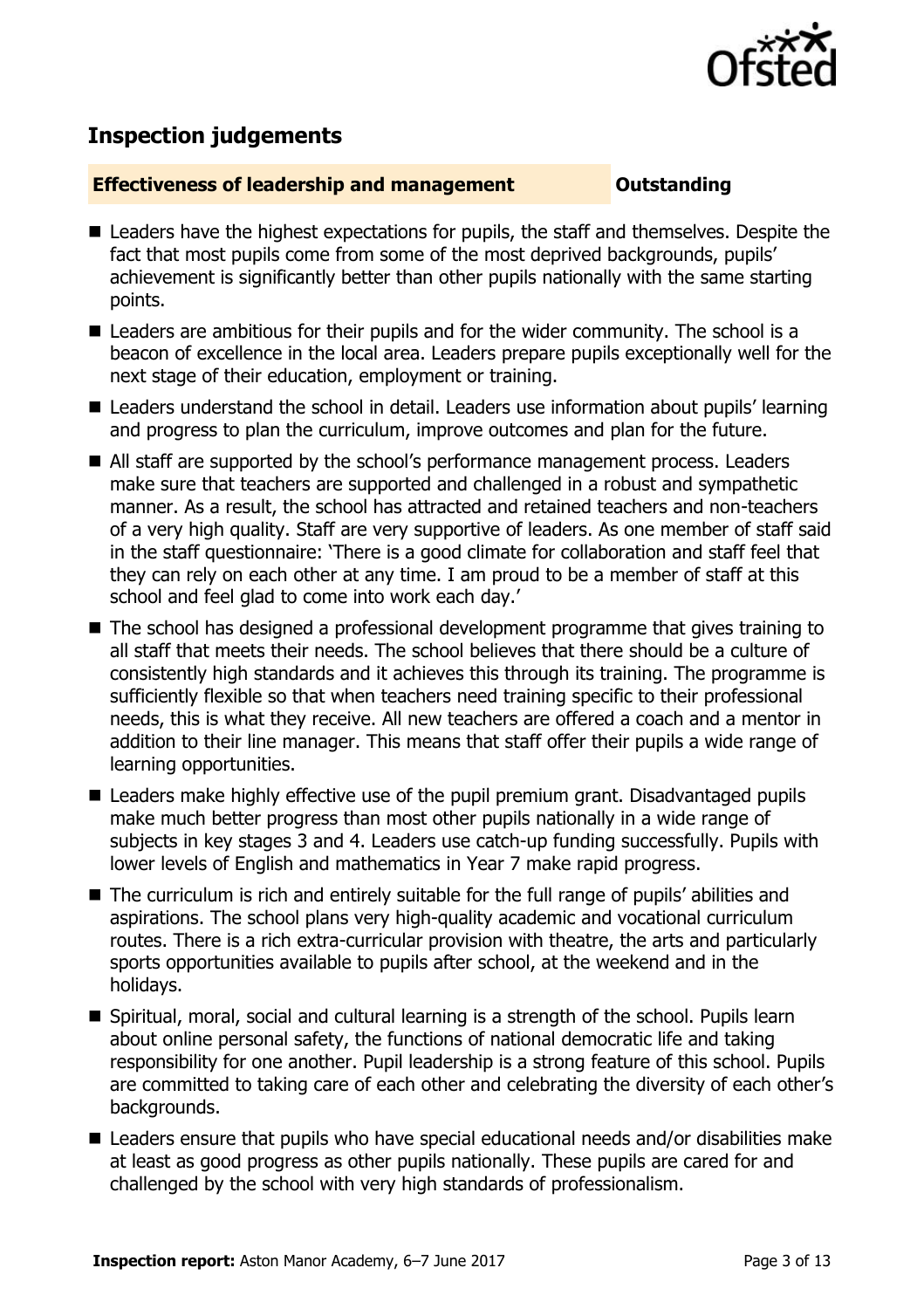

- The school takes seriously its commitment to equality and diversity. The school celebrates and encourages diversity of faith, culture and point of view. Pupils from a very wide range of backgrounds flourish and are valued.
- Safeguarding is a strength of the school. The school sees safeguarding and pupil achievement as closely linked. Pupils do well in this school because they feel safe and secure.
- Leaders make sure that the school does all it can to teach pupils of the dangers of radicalisation and extremism. As a result, pupils know what to do if they are worried by issues of extremism and radicalisation.

#### **Governance of the school**

- The trust board gives skilled and dedicated leadership to the school.
- The trust has constituted itself so that it is fully representative of the school's community. The trust has ensured that its members are talented and skilled in governance. The trust is stable, thoughtful and rigorous in its work.
- The trust uses performance management to ensure that all staff are well trained and held to account for pupils' progress. The trust does this in a supportive and encouraging manner. This is appreciated by staff who feel valued and challenged in equal measure.
- The trust uses the pupil premium funding and catch-up funding exceptionally well. Pupils supported by these resources make much better progress than other pupils nationally.
- The trust ensures that it puts safeguarding at the heart of its work. The trust believes that safeguarding is essential to promoting high standards of pupils' achievement.

### **Safeguarding**

- $\blacksquare$  The arrangements for safeguarding are very effective.
- Pupils' safety is at the heart of everything this school does. It cares for its pupils exceptionally well. Leaders keep safeguarding records meticulously. Staff recruitment is thorough and safe. Staff maintain detailed care plans so that pupils get highly effective support.
- Leaders train their staff well so that all have a secure understanding of, for example, managing children missing in education, the 'Prevent' duty, and all required statutory policies. Inspectors were shown case studies of how well pupils who are at risk of harm are supported.
- $\blacksquare$  Pupils describe how they keep themselves safe online and they have a very astute awareness of cyber bullying and how to avoid and report it.
- **Pupils celebrate difference and diversity of belief and culture. Pupils are vigilant against** radicalisation and know well the dangers of extremism.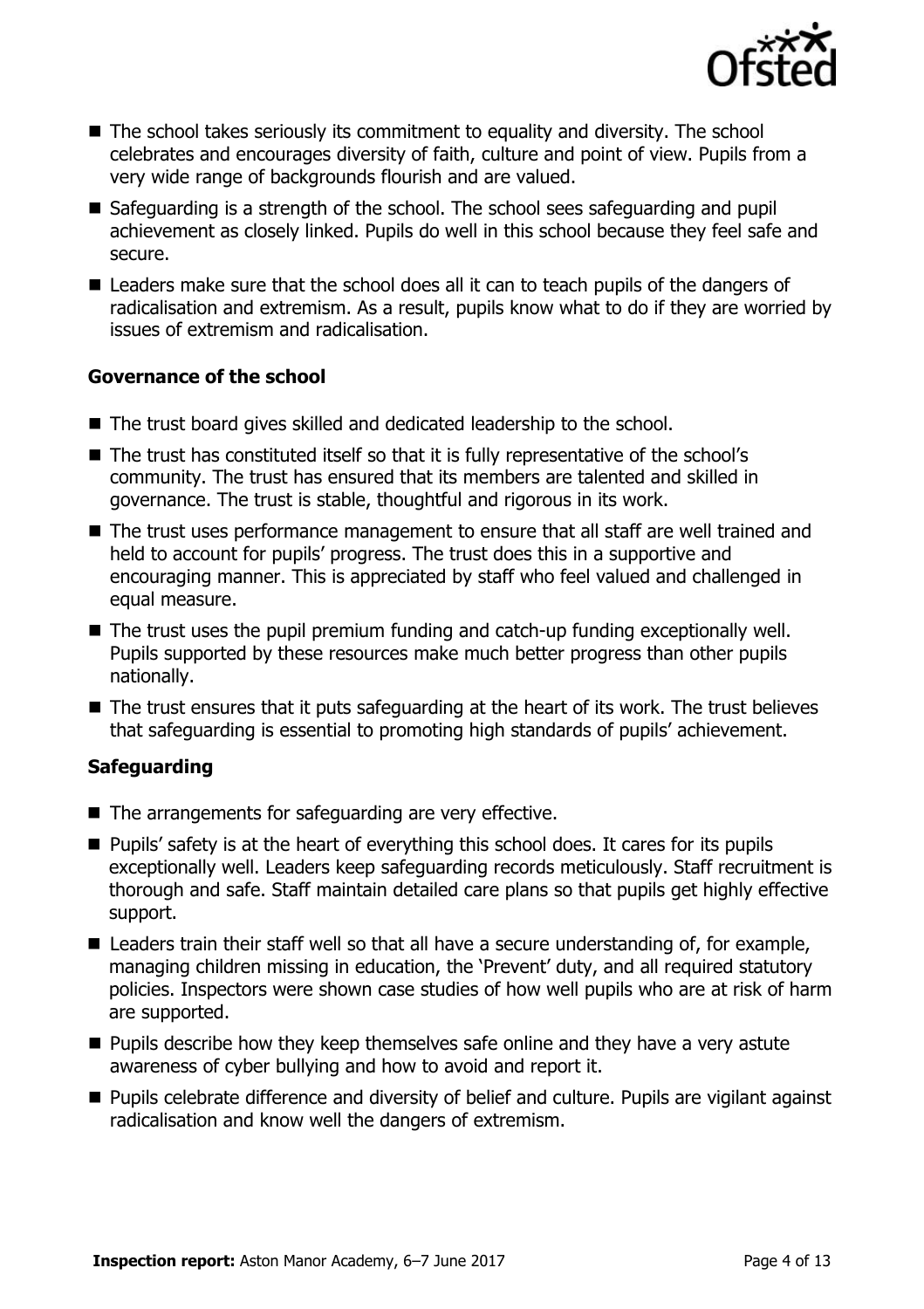

### **Quality of teaching, learning and assessment Outstanding**

- The school raises achievement by promoting pupils' knowledge, understanding and skills. Teachers encourage a love for learning, and there is a spirit of curiosity and enquiry in lessons. Pupils ask highly insightful questions about subject content and about how they can improve their work. Pupils know their grade targets. Pupils are eager to be successful learners and, because they are so well supported by their teachers, achieve better than other pupils nationally.
- Teachers' subject knowledge is of a very high standard. They plan learning that is challenging and engaging. Pupils feel confident with their teachers and respect them. Pupils speak highly of their teachers and value the commitment teachers make. Staff hold Saturday, half-term and after-school classes to support their pupils and these are very well attended.
- **If** Inspectors saw many examples of pupils using teachers' feedback to improve their work. Pupils know that their questions about how to make progress will be answered clearly and helpfully. In pupils' workbooks, inspectors saw many examples of time being given for pupils to improve their work.
- The school values homework and sees it as a means for pupils to explore ideas and practise classwork to secure pupils' skills and understanding. Pupils say that they find much of their homework interesting and helpful. For example, inspectors saw examples in pupils' workbooks of extended writing being set in science, religious education (RE) and English. This helped develop pupils' skills of evaluation, comparison and explanation.
- Pupils' attitudes to learning are very strong. Pupils see school as a safe and secure place where their interests and ambitions will be nurtured by teachers and other staff. Pupils respond with high levels of engagement. Time is used effectively in lessons so that, for example, pupils can craft their writing, absorb ideas and reflect on new knowledge.
- Teachers encourage pupils to learn from mistakes, and they do so willingly. Workbooks show that pupils make corrections and this is a key feature of their learning. Pupils see self-improvement as an essential part of their learning. They use their workbooks as records of their learning and talk about their books proudly.
- $\blacksquare$  The school promotes the skill of thinking aloud and sees it as key to the progress pupils make. Leaders say that this is an area for development for the school. Leaders want pupils' discussion skills to further improve and believe that this, along with improving thinking skills, will help even more pupils gain the highest grades at GCSE. The inspectors heard pupils in lessons correcting themselves in discussion with their teachers, and sometimes thinking aloud to develop an idea in RE, compare language effects in English or work out calculations in mathematics.
- **Pupils take learning seriously and know how important it is for their future education** and employment. Pupils want to get good grades because it will help them in the future, but they also want to learn because they enjoy discovering new knowledge and improving their skills. Leaders believe that progress is strong because pupils are interested in learning as well as meeting their grade targets.
- Leaders help teachers use accurate information to plan learning and review the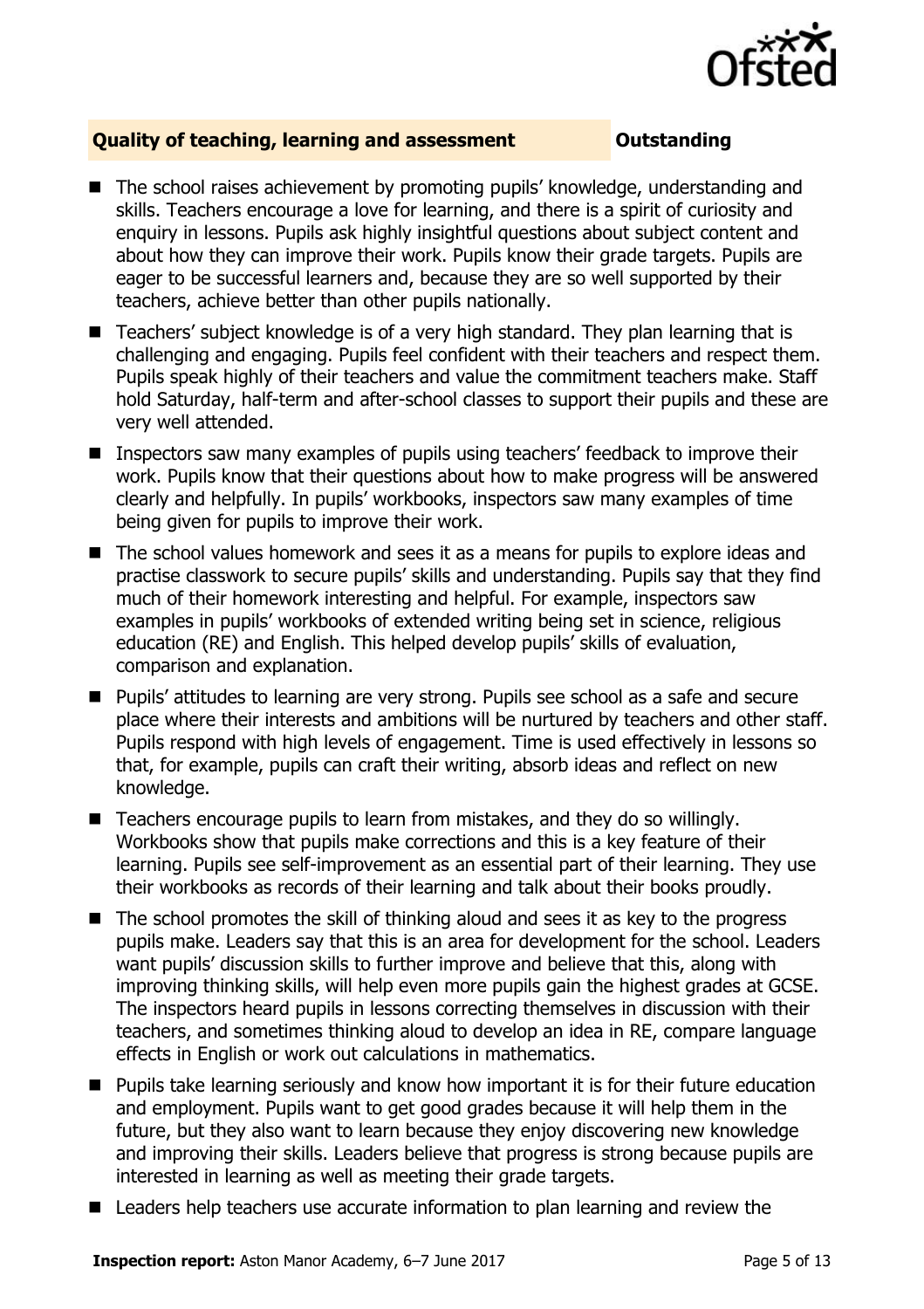

progress that pupils make. Plans are challenging and enable pupils of all abilities to make better progress than other pupils nationally. Teachers know their pupils well. Teachers know the histories, interests and aptitudes of their pupils and use this alongside accurate starting point information. Pupils feel that their teachers understand their needs and barriers to learning. Pupils feel challenged and say that this helps them make progress because teachers encourage and reward their effort.

■ Teachers and pupils challenge stereotypes. Through their assembly, tutor, RE and arts curriculum, pupils celebrate diversity. Pupils are proud of the many cultural backgrounds from which they come. They are eager to say how each person at the school is valued and accepted for who they are and what they can bring to the school community.

#### **Personal development, behaviour and welfare <b>COULTS** Outstanding

#### **Personal development and welfare**

- The school's work to promote pupils' personal development and welfare is outstanding.
- Pupils are self-confident and self-aware. They speak eagerly of their ambitions for the future. Pupils say that they want to go on to, for example, sports-related apprenticeships and academic degree courses. Pupils know that there are leadership opportunities for them in the school and they relish being appointed as prefect or standing for the posts of head girl or boy. Pupils want to make a positive contribution to the life of the school and willingly take part in music- and arts-related activities.
- **Pupils understand how to be successful learners. There are many pupils who have** come from other schools and other countries. These newcomers speak highly of the support they have received and how glad they are to be at this school.
- The school provides a comprehensive and thorough education in physical and emotional well-being. For example, the school has employed a part-time educational psychologist who plans support for pupils in a timely manner. The school's personal, social and health education is well delivered in tutor times and through lessons across the curriculum. This means that pupils see the link between their physical and emotional well-being and their success in gaining the highest possible grades.
- Leaders help pupils know how to stay safe online. Pupils take this very seriously and talked to inspectors about how they report any evidence of online bullying.
- The school's records show that there is very little bullying in any year group. This is supported by pupils, who say bullying is very rare and if it arises it is dealt with promptly.

### **Behaviour**

- $\blacksquare$  The behaviour of pupils is outstanding.
- In all the lessons seen during the inspection, pupils' behaviour was impeccable. The school tracks any poor behaviour and responds with consistent and firm sanctions. Pupils rarely misbehave, but the school is not averse to using exclusions when this is in the interests of the safety of the whole school community. Exclusions are declining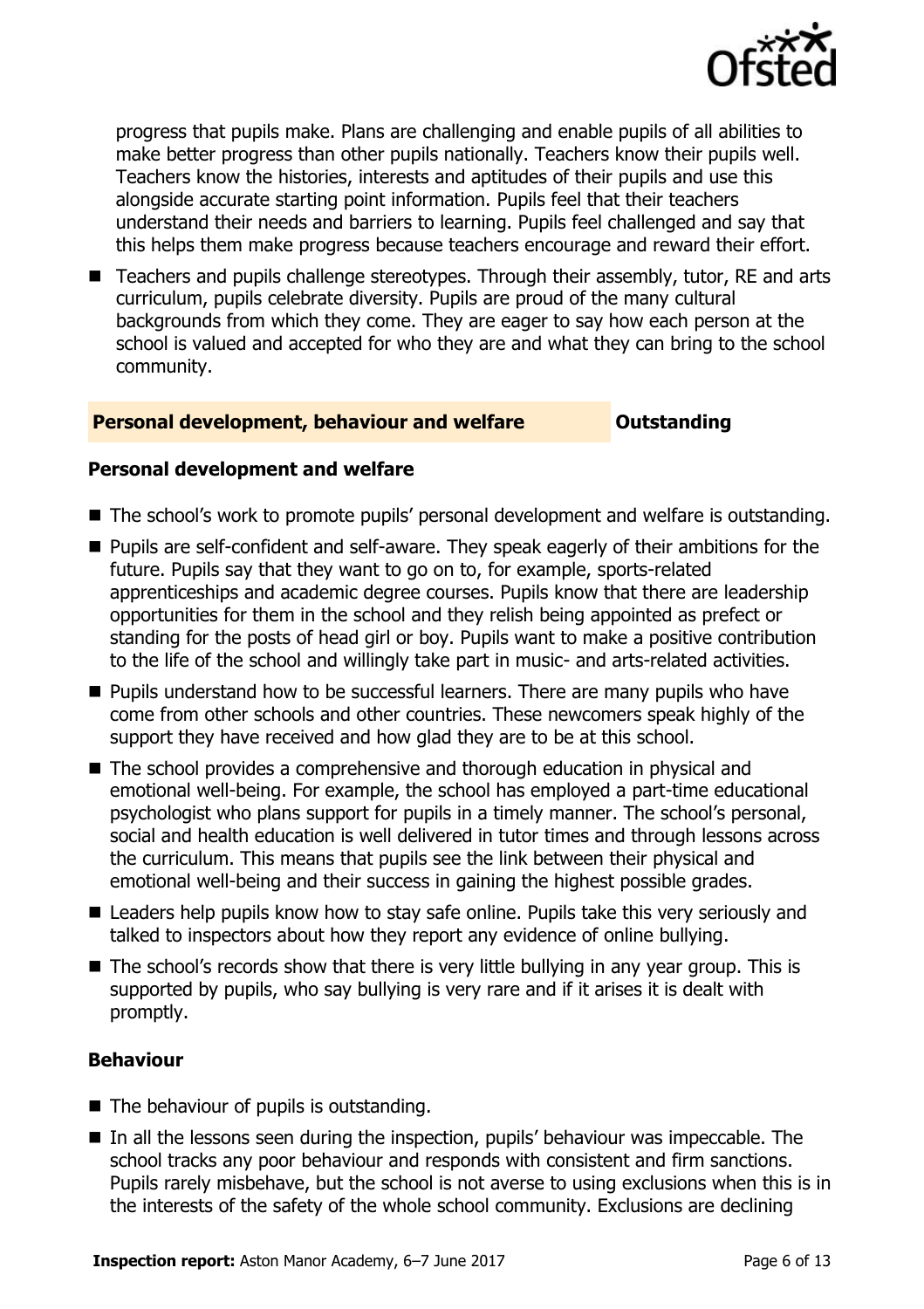

over time.

- If it is striking how many pupils are so self-disciplined. Pupils' behaviour is so good that teachers' reprimands are rare. Both teachers and pupils have the highest expectations of themselves. Pupils regard it as unfair if one of their peers misbehaves. Pupils say that it does not happen often because there is a shared understanding that good behaviour leads to good grades.
- **Pupils respect the school environment. There is almost no litter. Displays are helpful to** learning and promote a spirit of enquiry. In the entrance hall, there are chalkboards on the main pillars and teachers use these to remind pupils of key mathematical formulae. The school has painted Shakespeare quotes and more mathematical terms and ideas on the staircase steps. Leaders are eager to promote good behaviour by encouraging pupils to think about subject content wherever they go in their school day.
- Levels of attendance are markedly rising. Attendance is better overall than the national average for maintained schools in England. Last year, some pupils who have special educational needs and/or disabilities were persistently absent. These pupils' attendance is now significantly improved. This is because pupils have been well supported by close liaison between the school, pupils' families and local authority agencies.
- Behaviour in alternative provision is highly positive. Pupils concentrate well, engage in learning willingly and appreciate the efforts the school has put into their learning.

#### **Outcomes for pupils Outstanding**

- Current pupils' progress from different starting points in English and mathematics is significantly better than other pupils nationally. This was also the case in 2016 and in each of the years following the last inspection in 2013. Pupils' progress has been, and remains, consistently outstanding.
- **Progress from different starting points of pupils in a range of subject areas is also** significantly better than for other pupils nationally. For example, in French, history and geography, pupils' progress is outstanding.
- The proportion of pupils who speak English as an additional language is much higher than the national average. These pupils do very well at the school and achieved well in 2016 in their GCSEs. Those pupils currently at the school are making strong progress. The support for these pupils in class and in language classes arranged by the special educational needs coordinator is expertly planned and delivered.
- **Pupils currently at the school are working at the highest levels of attainment from** much lower than average starting points in a range of subjects in humanities, languages and vocational subjects.
- **Progress from different starting points of disadvantaged pupils is at least as good as** other pupils nationally. In 2016, disadvantaged pupils' progress placed the school in the top 5% of schools nationally.
- $\blacksquare$  Most of the pupils at the school are entitled to support from the pupil premium. Leaders use the funding to offer challenging teaching, well-managed resources and highly effective training. As a result, the current cohort of disadvantaged pupils make outstanding progress right across the curriculum.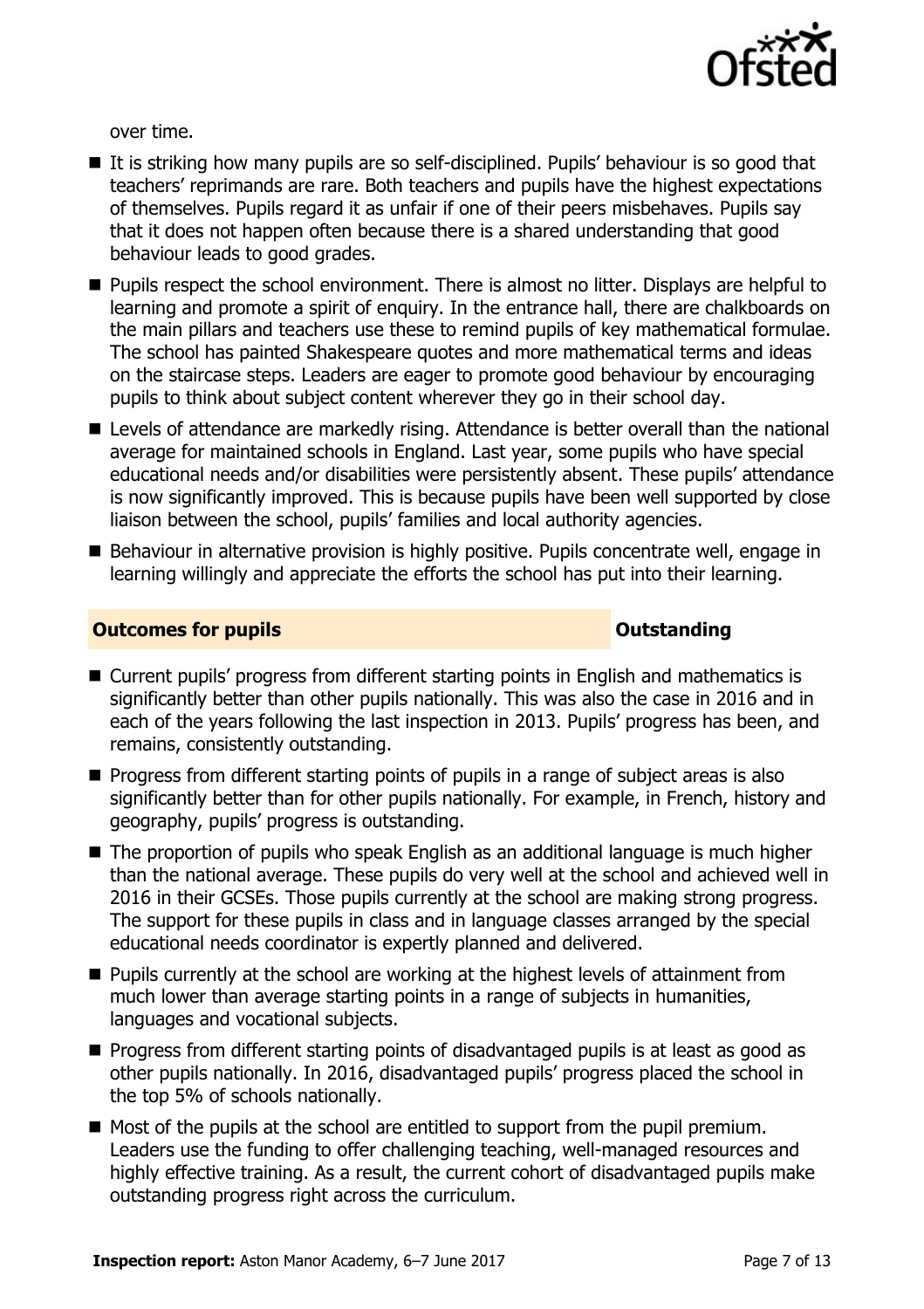

- From different starting points, pupils who have special educational needs and/or disabilities make strong progress. This is because learning is very carefully planned. Teachers have the highest expectations for pupils, no matter what their learning difficulty or disability. In mathematics, for example, teachers track meticulously the skills pupils need and acquire. No pupil is allowed to fall behind and pupils feel encouraged and supported.
- The most able pupils make strong progress across all subjects. This has been the case consistently since the last inspection in 2013. Some most-able pupils achieved high numbers of A and A\* grades in a wide range of subjects, including in English and mathematics, in 2016. The most able pupils make good progress, especially in French, RE, mathematics and English. This is because challenge has been managed effectively and pupils understand how to improve.
- The catch-up funding is used well to support pupils who have lower levels of attainment on entry to the school in English and mathematics. A significant majority of pupils in Year 7 supported by this grant are making at least the progress expected by leaders. In part, this is because of the excellent use of the school library to promote literacy. This library is a highly engaging resource, superbly presenting its books and encouraging pupils to read widely and for pleasure.
- **Pupils who attend alternative provision make good progress. Leaders ensure that** outcomes are carefully monitored in partnership with the alternative provider. Pupils follow a curriculum that prepares them well for employment and education.
- **Pupils are exceptionally well prepared for employment and education. Last year all** pupils who left Year 11 went on to high-quality employment, education or training.

#### **16 to 19 study programmes CONSTANDING CONSTANDING CONSTANDING CONSTANDING CONSTANDING CONSTANDING CONSTANDING CONSTANDING CONSTANDING CONSTANDING CONSTANDING CONSTANDING CONSTANDING CONSTANDING CONSTANDING CONSTANDING C**

- Leaders have very high expectations and these are well communicated to students. Students speak of the ways in which leaders motivate them to achieve. Leaders encourage students to participate in setting and reviewing targets to improve their learning.
- Achievement gaps are narrow or closing. Over time, disadvantaged students make progress equal to and often better than other students nationally. This is the case for academic and vocational courses.
- Leaders judge progress in vocational and academic subjects for current students to be much better than national averages. Inspectors observed exceptional progress in most subjects, both academic and vocational.
- In 2016, value-added outcomes improved to significantly better than national average standards in vocational subjects. In academic subjects, value-added outcomes were better than the national average for most subjects.
- Leaders use external measurements of their own assessments effectively to compare current cohort progress with national standards. This enables them to give accurate feedback to their students and hold teachers to account.
- **Teachers make sure that learning and assessment are imaginative, thoroughly planned** and meticulously tracked in lessons. In one lesson in AS mathematics, for example,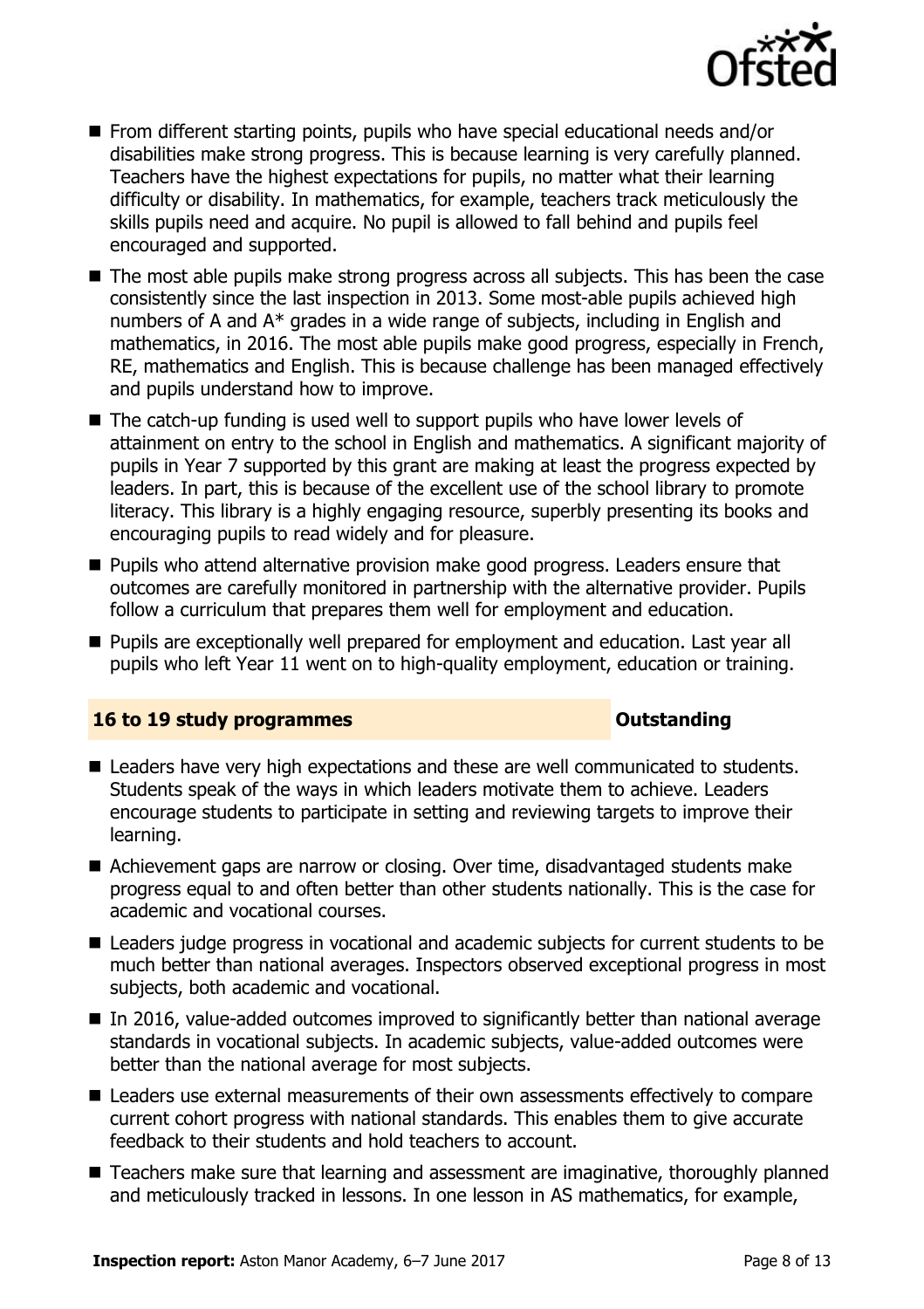

students had done considerable preparation for the lesson and were using this to understand how algorithms work. They could talk about this mathematical concept with some interest and discussed its wider applicability. In another lesson, in vocational sport, students talked with pride about how they took part in sport outside school. Students could discuss ball velocity and trajectory, and link this to their work in physics. Students spoke of how graph skills helped them plot optimum throwing technique.

- Students are interested in learning. They focus quickly in lessons, applying a wide range of thinking skills that the school values. They place a high value on evaluation, comparison and analysis skills, because the school believes these are key to highquality learning and securing high grades.
- $\blacksquare$  Students in the sixth form see themselves as ambassadors for the rest of the school and in the wider community. They say they have a responsibility to promote highquality learning throughout the school.
- **Safety is of paramount importance to students and teachers. Students understand how** to keep themselves safe on the internet. They understand what to do should they encounter radicalisation and extremism.
- 16 to 19 study programmes are well planned and delivered by the school. Work experience and work-related learning is of high quality and students value it, seeing it as an essential part of their learning. This helps students in the next stage of the learning journey and almost all students go on to education, employment or training at the end of their time in Year 13. The school also retains a significant majority of its students who started in Year 12. Numbers in the sixth form are rising dramatically.
- Careers learning is delivered well. The school uses an independent agency to assist with this. Students take careers learning very seriously and use it to help motivate them and make clear what grades they need and to make appropriate subject choices.
- Students who retake their GCSEs in the sixth form do very well. In November 2016, 60% of students who sat the GCSE in English gained the grade C or higher that they had not achieved in June. Standards achieved by these students were very much higher than the national average.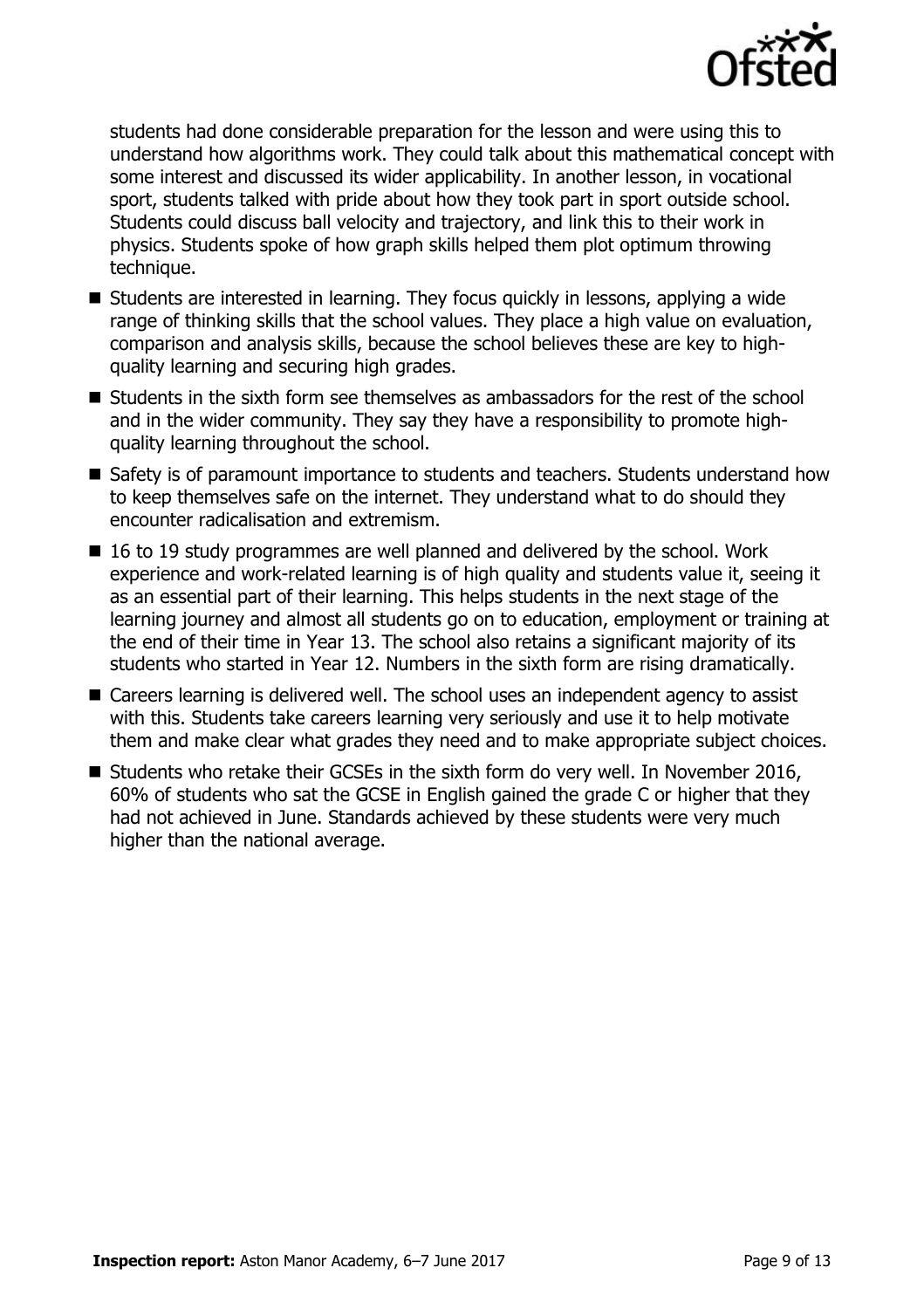

# **School details**

| Unique reference number | 136882     |
|-------------------------|------------|
| Local authority         | Birmingham |
| Inspection number       | 10032774   |

This inspection was carried out under section 8 of the Education Act 2005. The inspection was also deemed a section 5 inspection under the same Act.

| Type of school                                           | Secondary comprehensive        |
|----------------------------------------------------------|--------------------------------|
| School category                                          | Academy converter              |
| Age range of pupils                                      | 11 to 18                       |
| Gender of pupils                                         | Mixed                          |
| Gender of pupils in 16 to 19 study<br>programmes         | Mixed                          |
| Number of pupils on the school roll                      | 921                            |
| Of which, number on roll in 16 to 19 study<br>programmes | 167                            |
| Appropriate authority                                    | Academy trust                  |
| Chair                                                    | Alex Lofthouse                 |
| <b>Headteacher</b>                                       | <b>Heather Roberts</b>         |
| Telephone number                                         | 01213 598 108                  |
| Website                                                  | www.astonmanor.bham.sch.uk     |
| Email address                                            | enquiry@astonmanor.bham.sch.uk |
| Date of previous inspection                              | 27 February 2013               |

#### **Information about this school**

- The school meets requirements on the publication of specified information on its website.
- The school complies with Department for Education guidance on what academies should publish.
- The school is part of a multi-academy trust called the Equitas Academy Trust. There is one other school in the trust and this is the local primary school, Chillwell Park Academy.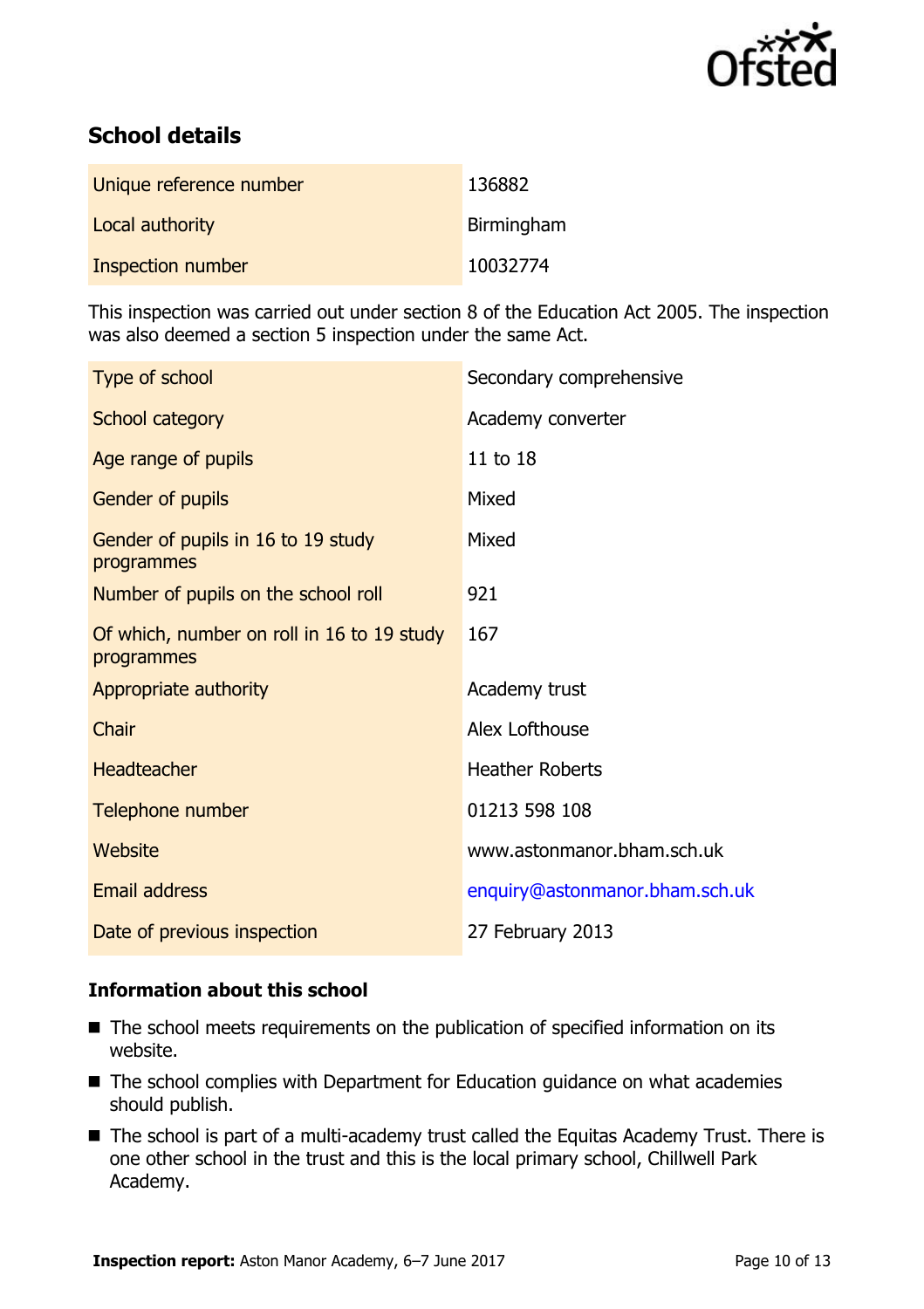

- The school is approximately average in size compared with other schools nationally.
- The very great majority of pupils are from minority ethnic groups, the largest of which are Pakistani, Bangladeshi and Black African ethnicity. The school has a lower than national average proportion of pupils who have special educational needs and/or disabilities.
- The school has a higher than national average proportion of pupils who are supported by pupil premium funding.
- The proportion of pupils at the school whose first language is not or is not believed to be English is much higher than the national average.
- The proportion of pupils who come from deprived socio-economic backgrounds is much higher than the national average.
- The school uses an alternative provider called St George's Academy, which was graded good for overall effectiveness at its most recent inspection in 2013.
- **Pupils' ability on entry to the school is significantly lower than national averages.**
- The school meets the current government floor standards.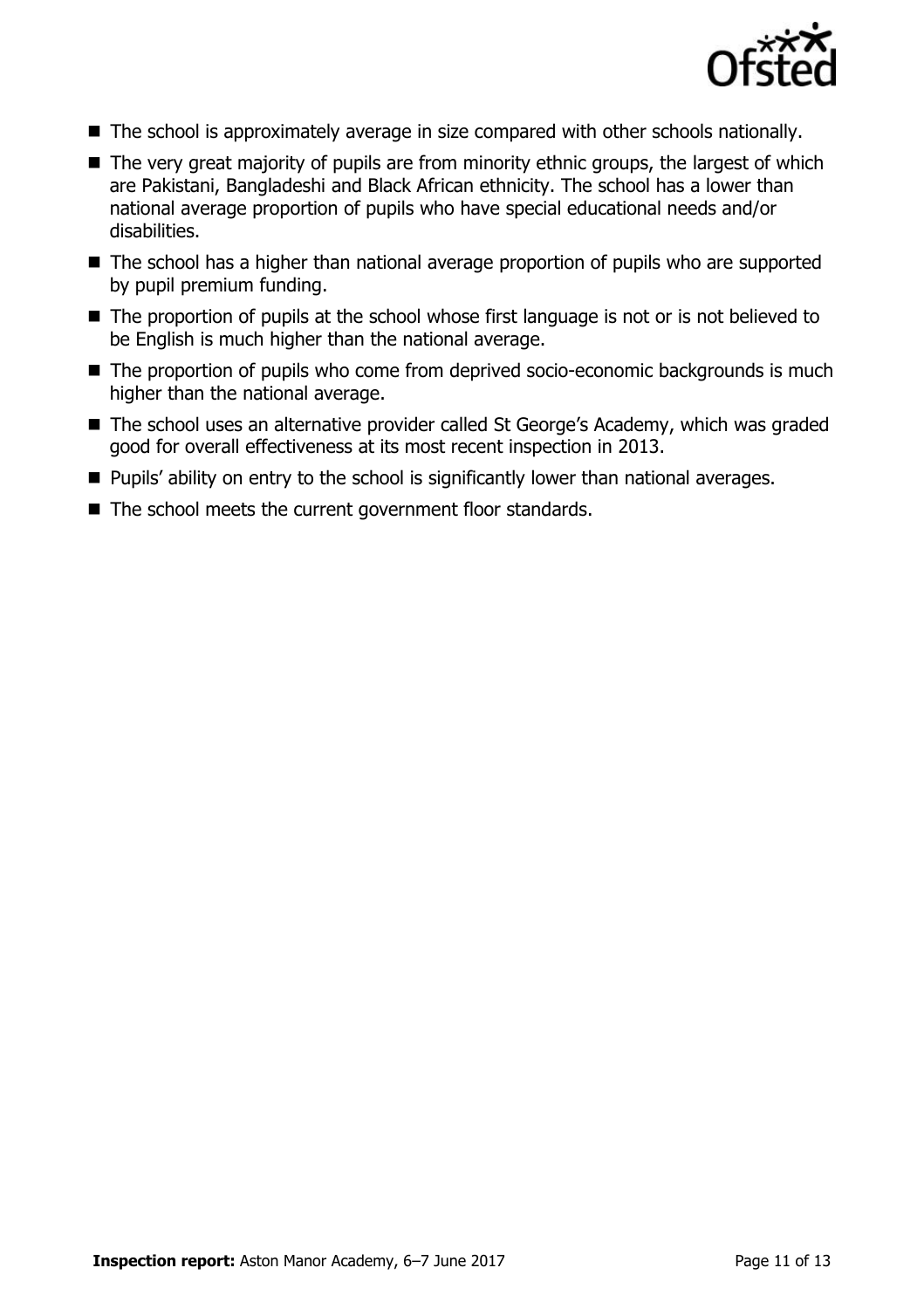

# **Information about this inspection**

- Inspectors observed learning in 37 lessons through key stages 3, 4 and 5. An inspector conducted a visit to one of the school's alternative providers, St George's Academy.
- **Inspectors conducted a joint work scrutiny with members of the middle leadership and** senior leaders.
- **Inspectors held a range of meetings with the headteacher and other members of the** senior leadership team and middle leadership staff.
- Inspectors met with representatives of the multi-academy trust.
- **Inspectors met with pupils and discussed with them their learning and workbooks.**
- Inspectors scrutinised the single central record, met with the designated safeguarding lead and scrutinised a range of records of recruitment, welfare plans and actions taken to keep pupils safe.
- Meetings were held with middle leaders and their senior line managers.
- Inspectors scrutinised a wide range of documentation that the school produces as part of its self-evaluation and development planning, and policies and documents published on the website and made available during the inspection.
- Inspectors looked at 69 responses from the staff questionnaire. There were very few responses to Parent View and 42 responses to the pupil questionnaire.

| Graham Tyrer, lead inspector  | Ofsted Inspector |
|-------------------------------|------------------|
| <b>Michael Onyon</b>          | Ofsted Inspector |
| <b>Eddie Wilkes</b>           | Ofsted Inspector |
| <b>Mark Bailie</b>            | Ofsted Inspector |
| <b>Elizabeth Ellis-Martin</b> | Ofsted Inspector |
| <b>David Buckle</b>           | Ofsted Inspector |

#### **Inspection team**